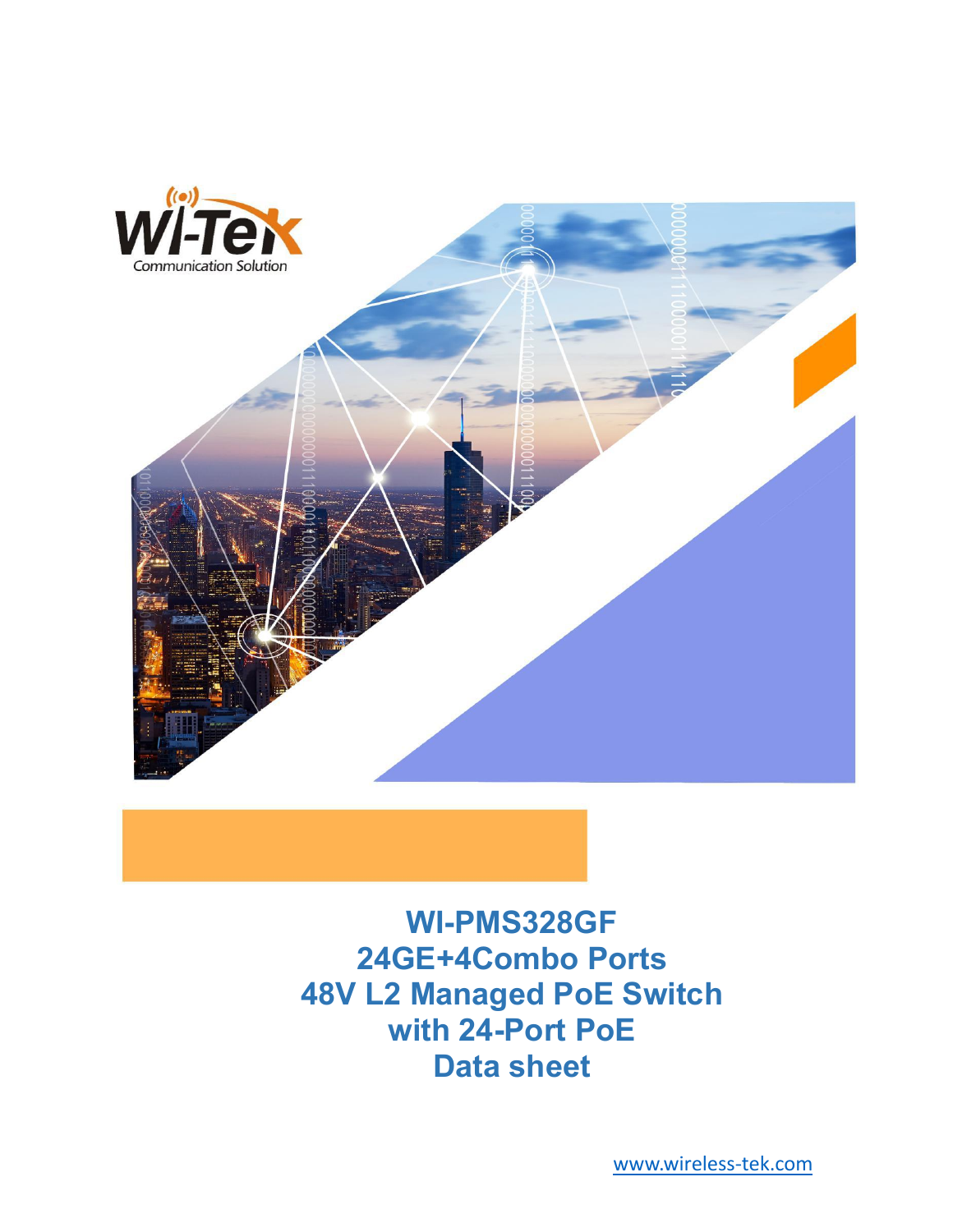# **Highlights**

- 24GE+4Combo Full Gigabit Switch with 24 PoE ports
- Internal power adapter supply 400W output power
- L2/L3/L4 QoS and IGMP snooping optimize voice and video application
- Support STP/RSTP
- Up to 4K QVLANs simultaneously
- Link Aggregation Control Protocol (LACP)
- WEB/CLI managed modes, SNMP, bring abundant management features



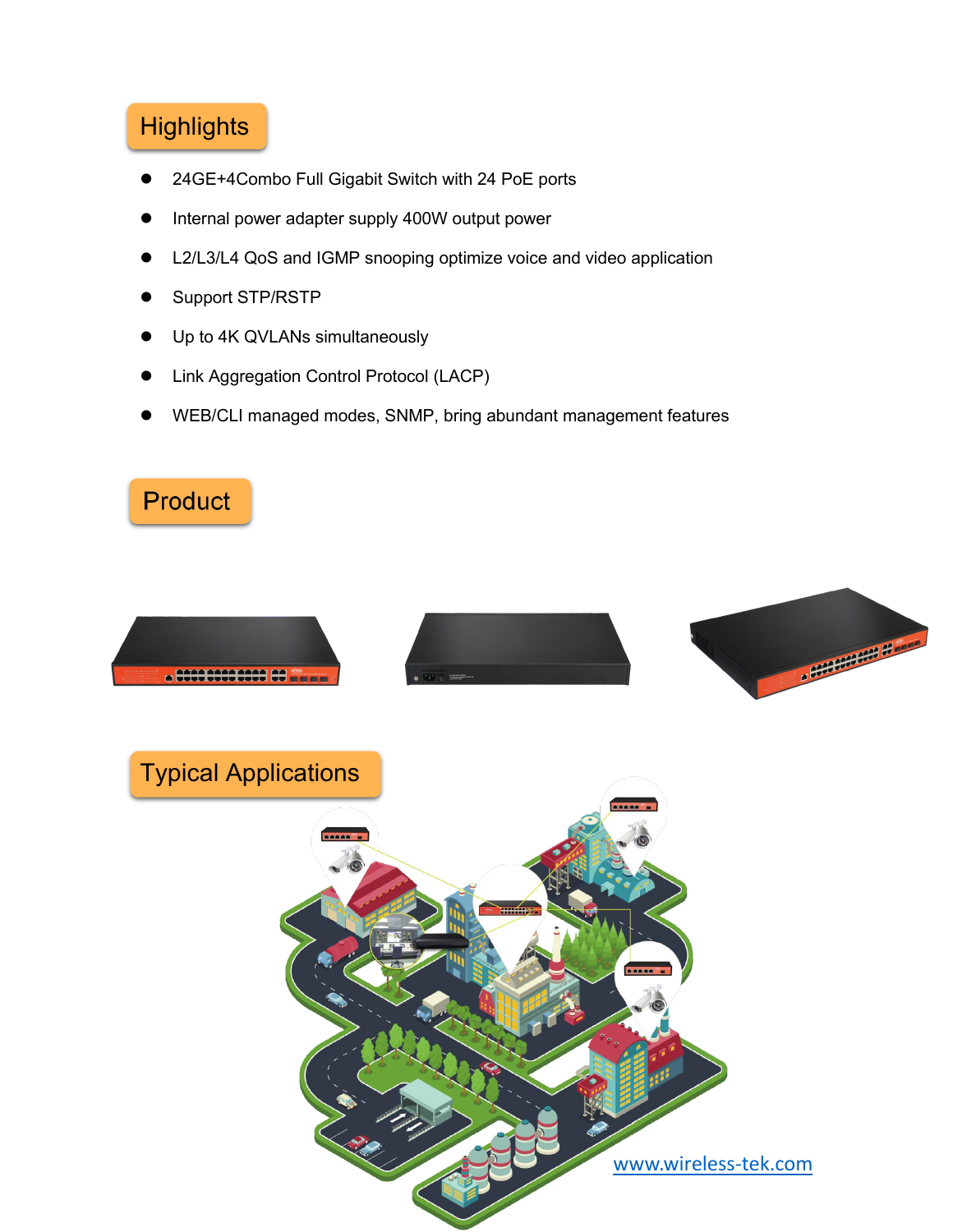

## **Description**

#### **What This Product Does**

24 gigabit L2 managed switch WI-PMS328GF provides 24 10/100/1000Mbps ports. The switch provides high performance, enterprise-level QoS, advanced security strategies and rich layer 2 management features. Moreover, the switch also comes equipped with 4 Gigabit Ethernet/SFP slots, expanding your network flexibly. WI-PMS328GF is the cost effective network solution for the ideal small and medium business.

WI-PMS328GF has robust security and management features. The IP-MAC-Port-VID Binding and Access Control List (ACL) functions protect against broadcast storms, ARP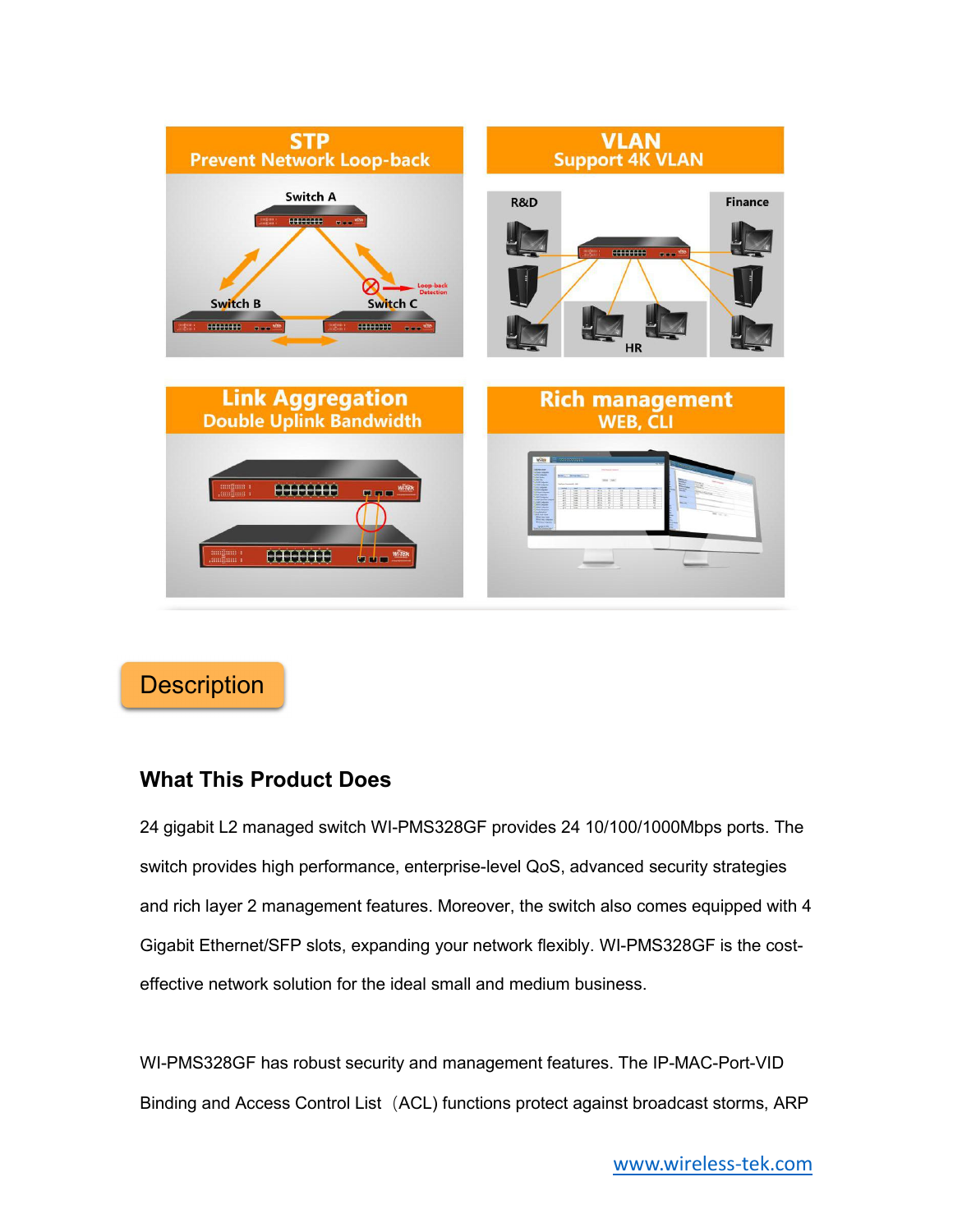and Denial-of-Service(DoS) attacks, etc. Quality of Service (QoS, L2 to L4) provides enhanced traffic management capabilities to move your data smoother and faster. Anymore, the easy-to-use web management interfaces, along with CLI, SNMP, mean faster setup and configuration with less downtime. For workgroup and departments requiring cost-sensitive Layer 2 Switch and gigabit capability, Wi-Tek L2 managed Switch WI-PMS328GF provides you the ideal access-edge solution.

#### **Secure Networking**

Wi-Tek this WI-PMS328GF provides IP-MAC-Port-VID Binding, Port Security, Storm control and DHCP Snooping which protect against broadcast storms, ARP attacks, etc. It integrates some typical DoS attacks to select.You can protect these attacks more easily ever than before. In addition, the Access Control Lists (ACL, L2 to L4) feature restricts access to sensitive network resources by denying packets based on source and destination MAC address, IP address, TCP/UDP ports and even VLAN ID.

### **Advanced QoS features**

To integrate voice, data and video service on one network, the switch applies rich QoS policies. Administrator can designate the priority of the traffic based on a variety of means including IP or MAC address, TCP or UDP port number, etc, to ensure that voice and video are always clear, smooth and jitter free.

#### **Abundant Layer 2 features**

For more application of layer 2 switches, WI-PMS328GF supports a complete lineup of layer 2 features, including 802.1Q tag VLAN, Port Isolation, Port Mirroring, STP/RSTP, Link Aggregation Control Protocol and 802.3x Flow Control function. Any more, the switch provides advanced features for network maintenance. Such as Loop Back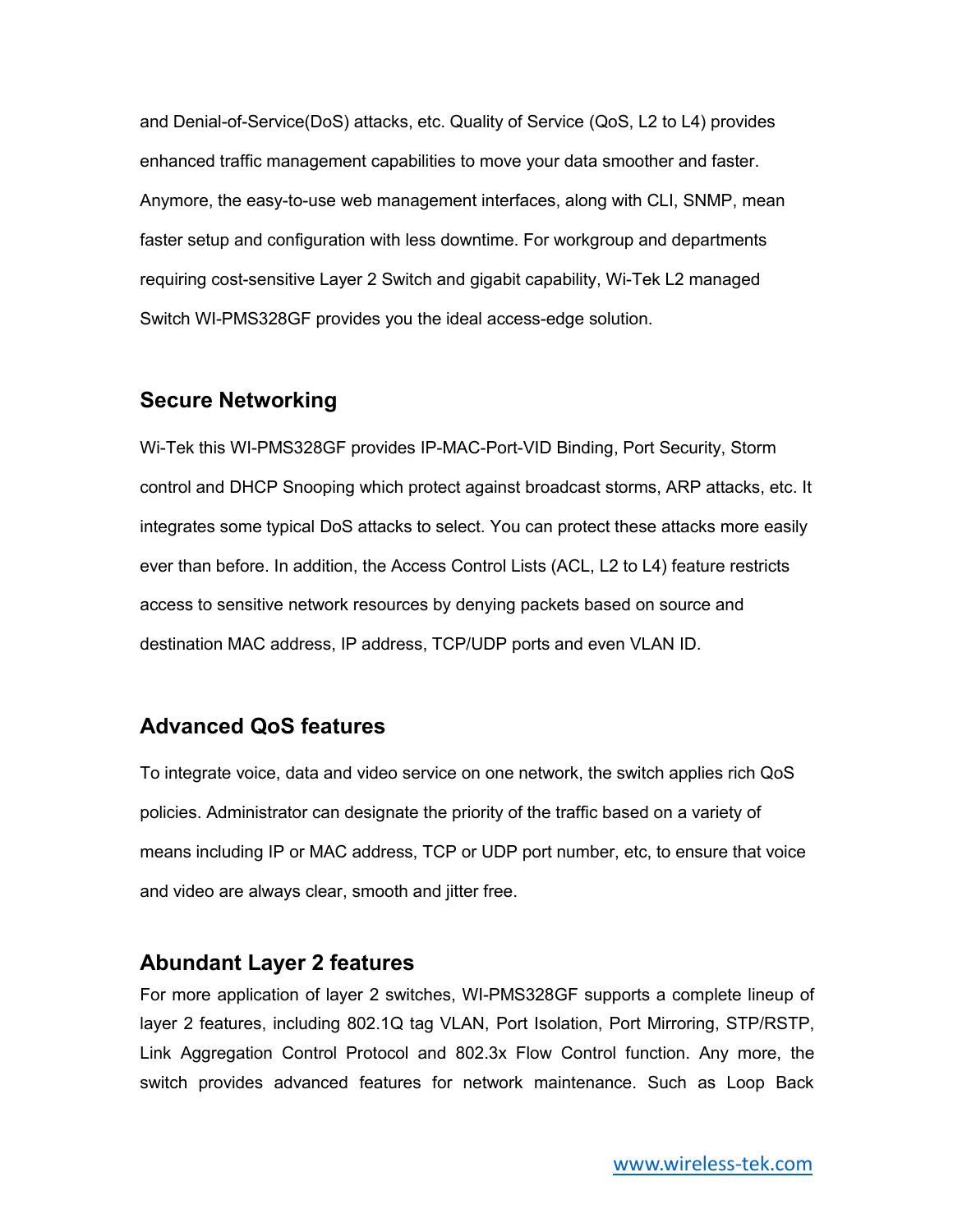Detection, Cable Diagnostics and IGMP Snooping. IGMP snooping ensures the switch intelligently forward the multicast stream only to the appropriate subscribers while IGMP throttling & filtering restrict each subscriber on a port level to prevent unauthorized multicast access.

## **Specifications**

| <b>HARDWARE FEATURES</b>                         |                                                                                                                                                                                                                                        |
|--------------------------------------------------|----------------------------------------------------------------------------------------------------------------------------------------------------------------------------------------------------------------------------------------|
| <b>Interface</b>                                 | 24 10/100/1000Mbps RJ45<br>Ports<br>(Auto Negotiation/Auto<br>MDI/MDIX)<br>4 1000Mbps Gigabit<br><b>Ethernet/SFP Slots</b><br>1 Console Port                                                                                           |
| <b>Network</b><br><b>Media</b>                   | 10BASE-T: UTP category 3, 4,<br>5 cable (maximum 100m)<br>100BASE-TX/1000Base-T:<br>UTP category 5, 5e, 6 or<br>above cable (maximum 100m)<br>1000BASE-X: MMF, SMF<br>1000Base-L X:62.5µm/50µm<br>MM(2m~550m) or 10µm<br>SMF(2m~5000m) |
| <b>Fan Quantity</b>                              | Fan                                                                                                                                                                                                                                    |
| <b>Power</b><br><b>Consumption</b>               | 400W (max. with PoE device<br>connected)                                                                                                                                                                                               |
| <b>Internal</b><br><b>Power</b><br><b>Supply</b> | AC 110~240V 50/60HZ                                                                                                                                                                                                                    |
| <b>PoE Ports</b><br>(RJ45)                       | Standard: 802.3 af/at<br>compliant                                                                                                                                                                                                     |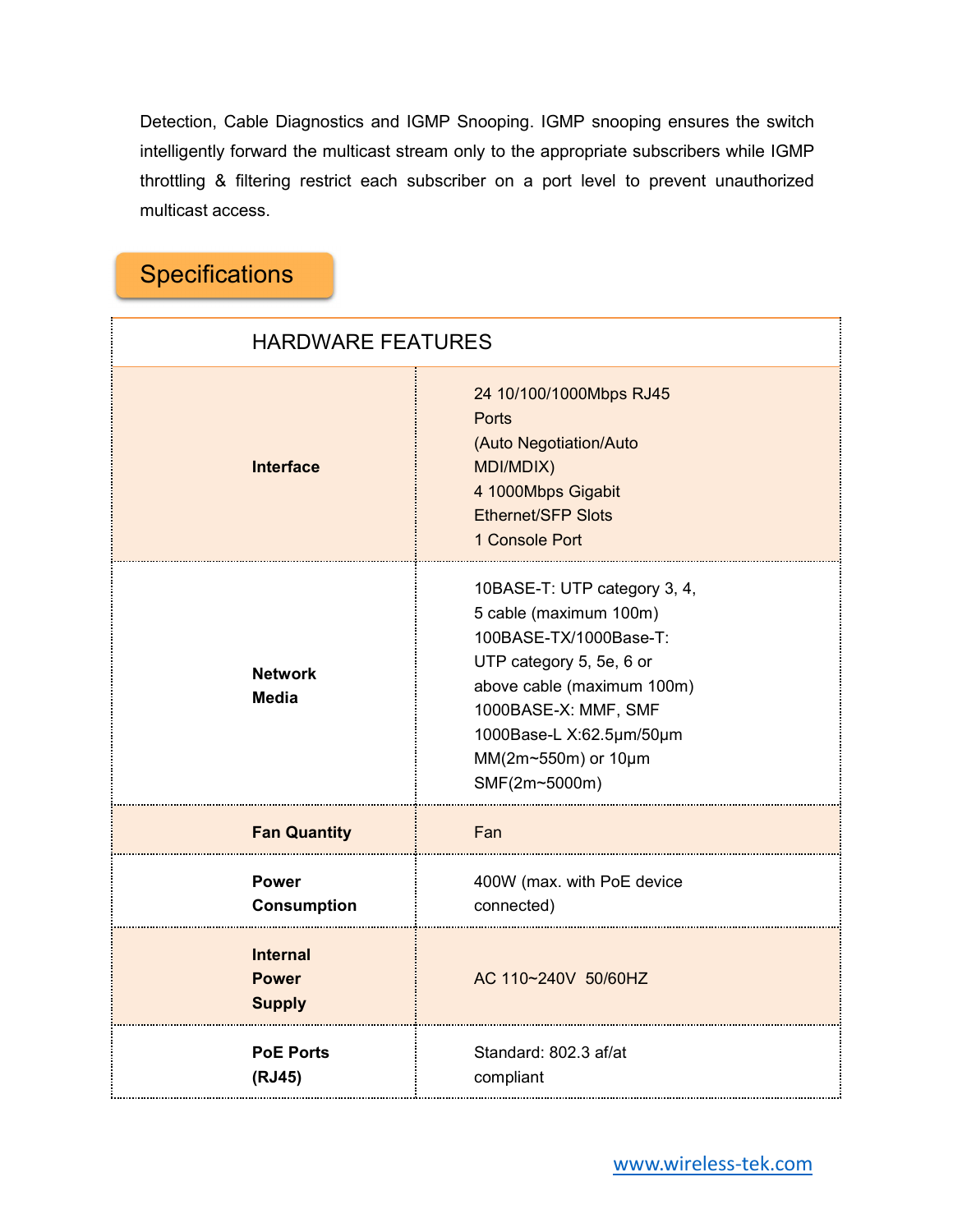| <b>HARDWARE FEATURES</b>                   |                                                   |
|--------------------------------------------|---------------------------------------------------|
|                                            | PoE Ports: Port1- Port24<br>Power Supply: 400W    |
| <b>Exchange</b><br><b>Capacity</b>         | 56G                                               |
| <b>Packet</b><br><b>Forwarding</b><br>Rate | 41.7Mpps                                          |
| <b>Mac Address</b><br><b>Table</b>         | <b>16K</b>                                        |
| <b>Packet Buffer</b><br><b>Memory</b>      | 12Mb                                              |
| Jumbo<br><b>Frame</b>                      | 10240 Bytes                                       |
| <b>Dimensions</b>                          | Product Size:<br>440mm* 220mm*44mm<br>$(L^*W^*H)$ |

| <b>SOFTWARE FEATURES</b>            |                                                                                                                                            |
|-------------------------------------|--------------------------------------------------------------------------------------------------------------------------------------------|
| <b>Quality of</b><br><b>Service</b> | Support 802.1p CoS/DSCP<br>priority<br>Support 4 priority queues<br>Queue scheduling: SP, WRR,<br>SP+WRR<br>Port/Flow- based Rate Limiting |
| <b>L2 Features</b>                  | IGMP Snooping V1/V2/V3<br>802.3ad LACP (Up to 8)<br>aggregation groups, containing                                                         |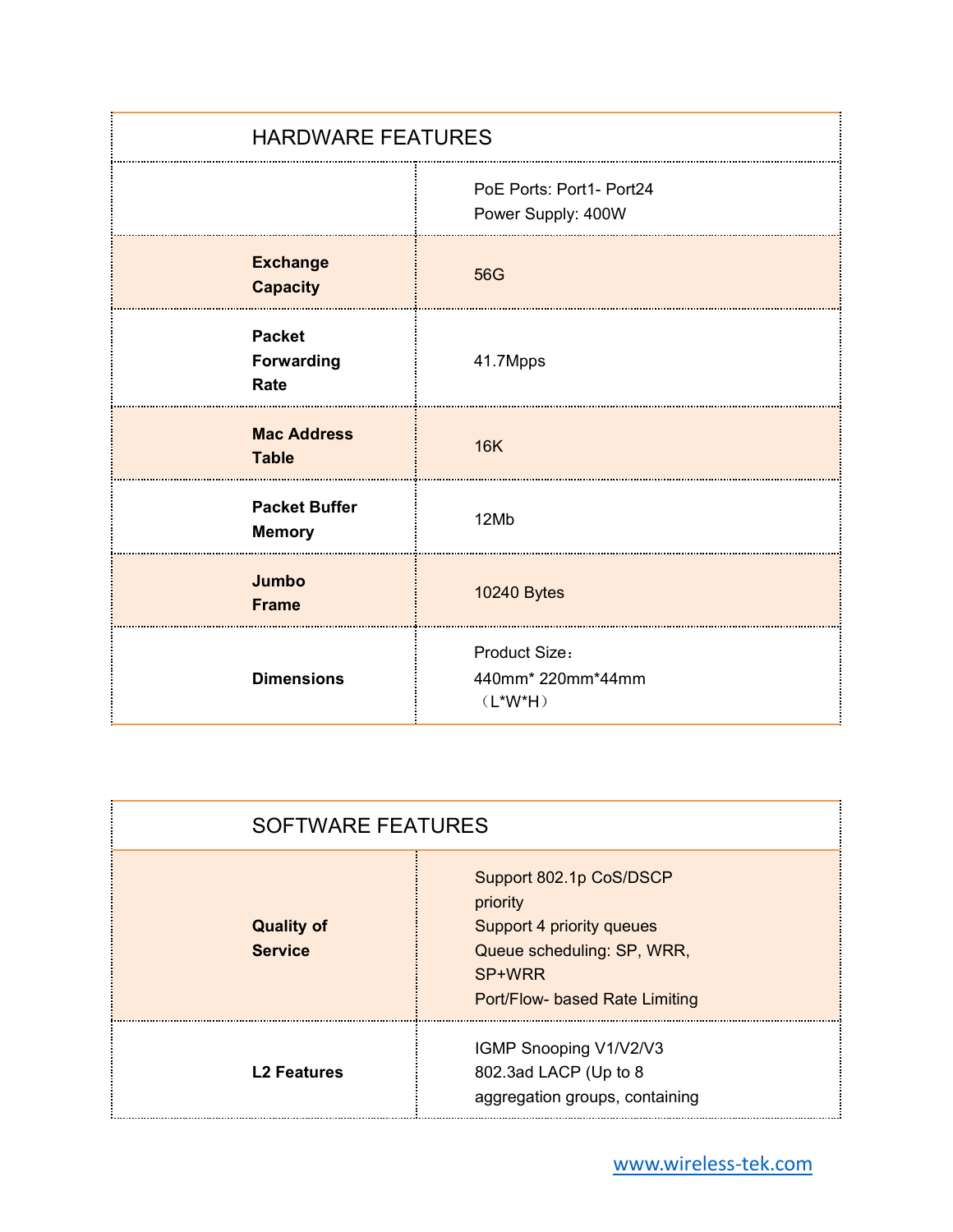| <b>SOFTWARE FEATURES</b>             |                                                                                                                                                                                                                                                                              |
|--------------------------------------|------------------------------------------------------------------------------------------------------------------------------------------------------------------------------------------------------------------------------------------------------------------------------|
|                                      | 8 ports per group)<br><b>Spanning Tree</b><br>STP/RSTP/MSTP<br>Port isolation<br><b>BPDU filtering/guard</b><br><b>TC/Root protect</b><br>Loop back detection<br>802.3x Flow Control                                                                                         |
| <b>VLAN</b>                          | Supports up to 4K VLANs<br>simultaneously (out of 4K<br><b>VLAN IDS)</b><br>Port/ MAC/Protocol-based<br><b>VLAN</b><br><b>Management VLAN</b><br>configuration                                                                                                               |
| <b>Access</b><br><b>Control List</b> | $L2 \sim L4$ package filtering<br>based on source and<br>destination MAC address, IP<br>address, TCP/UDP ports,<br>802.1p, DSCP, protocol and<br>VLAN ID;<br><b>Time Range Based</b>                                                                                         |
| <b>Security</b>                      | IP-MAC-Port-VID Binding<br>IEEE 802.1X Port/MAC Based<br>authentication, Radius, Guest<br><b>VLAN</b><br><b>DoS Defence</b><br>Dynamic ARP inspection (DAI)<br>SSH v1/v2<br>SSL v2/v3/TLSv1<br><b>Port Security</b><br>Broadcast/Multicast/Unknown-<br>unicast Storm Control |
| <b>Management</b>                    | Web-based GUI and CLI                                                                                                                                                                                                                                                        |